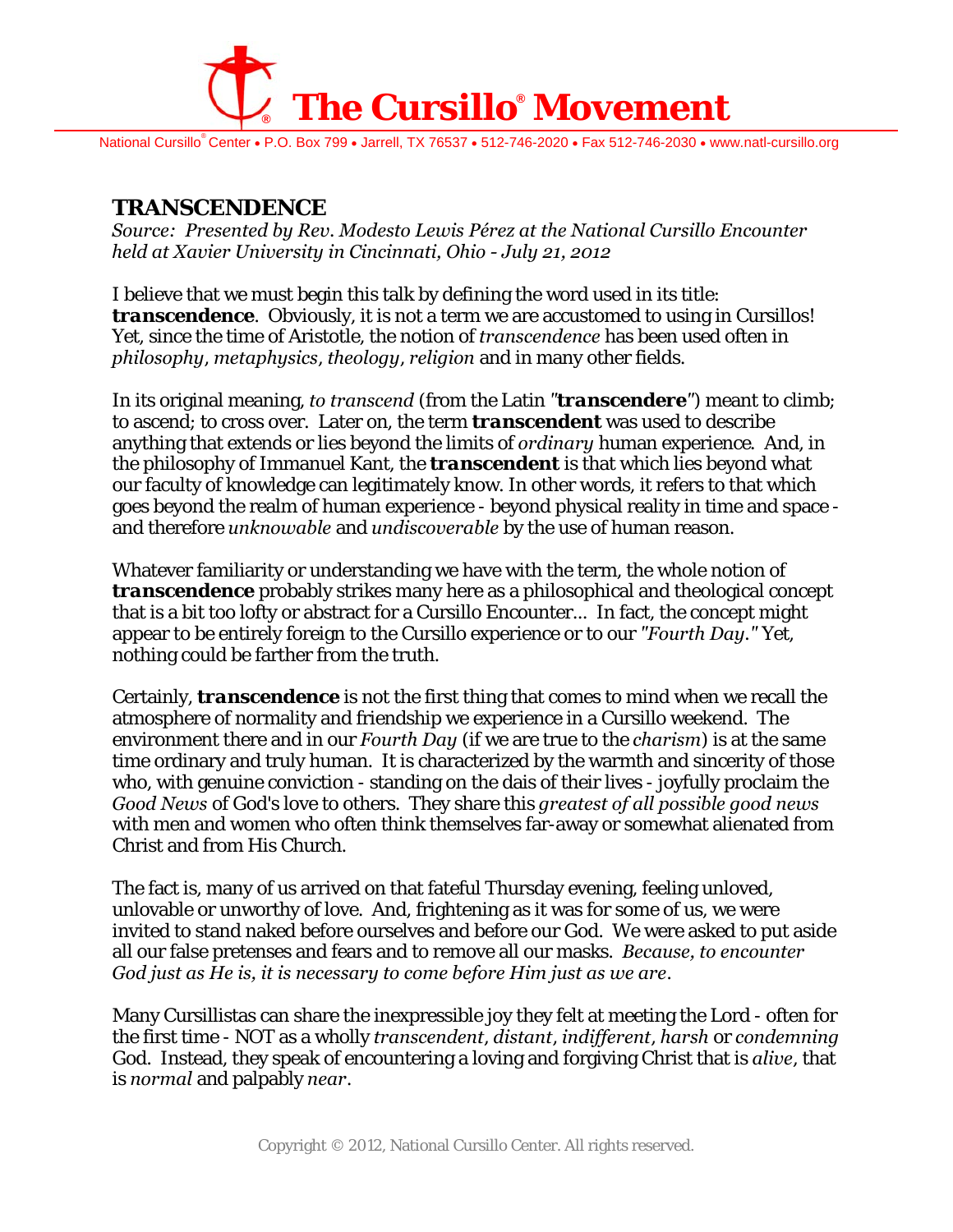**How then, is "***transcendence***" a fundamental aspect of the** *charism* **of** 

**Cursillos?** I would affirm that *divine* and *human transcendence* are at the heart of *"living what is fundamental to being a Christian"*! In effect, we have been called and we have received the gift of God's Spirit so that we may *transcend* our fallen human nature and be *transformed* into the likeness of Christ in the ordinary and concrete reality of our daily lives. So that, in the here and now of our existence, we may be *perfect*, *just as our heavenly Father is perfect*. (Matthew 5:48)

The Hebrew and Christian Scriptures, beginning with the Book of *Genesis*, without a doubt present God as a totally transcendent Being, in the sense that He is wholly other distinct from His creation, and independent of it. As St. Paul puts it in his first letter to Timothy, God is *"the King of kings and Lord of lords, who alone has immortality, who dwells in unapproachable light, and whom no human being has seen or can see."* (cf. 1 Timothy 6:16)

Yet, Paul also affirms that this wholly transcendent God is *immanent* - that is, God manifests Himself and is involved in human history and in the lives of every human being. Thus, St. Paul also declares that the all-powerful and Holy God, "*who made the world and all that is in it, the Lord of heaven and earth.., is not far from any one of us. For 'In him we live and move and have our being'..."* (cf. Acts 17:21-28) Similarly, the psalmist sings:

> *When you hide your face* [Lord]*, they panic. Take away their breath, they perish and return to the dust. Send forth your spirit, they are created and you renew the face of the earth.1*

The Father's presence and nature becomes manifest primarily through the *Incarnation* of the Son, the second person of the Most Holy Trinity: *Jesus Christ* - *true God and true Man*. About Him Saint John bears witness at the beginning of his Gospel:

*In the beginning was the Word, and the Word was with God, and the Word was God.* (John 1:1) *And the Word became flesh and made his dwelling among us, and we saw his glory, the glory as of the Father's only Son, full of grace and truth.* (John 1:14)

Yet, it is in Christ's *Resurrection* that God most fully manifests His presence and His plan for us. Although the bodily resurrection of Christ is historically attested to by his disciples, it remains at the very heart of the mystery of faith as the most significant *transcendent intervention* of God himself in creation and in history. Through faith in Christ's Resurrection, God not only manifests Himself, He reveals both His love for us and our own destiny.2 *For God so loved the world that he gave his only Son, so that everyone who believes in him might not perish but might have eternal life.* (John 3:16)

Christ, *"the first-born from the dead"* (Col 1:18), therefore, is the principle of our own resurrection. It is so, in this present life, by the justification of our souls; for, as St. Paul says: *"We were indeed buried with him through baptism into death, so that, just as* 

 $\overline{a}$ 1 Psalm 104: 29-30

<sup>2</sup> *Catechism of the Catholic Church* (CCC), nos. 647 and 648; cf. also, Rom 1:3-4 and Acts 2:24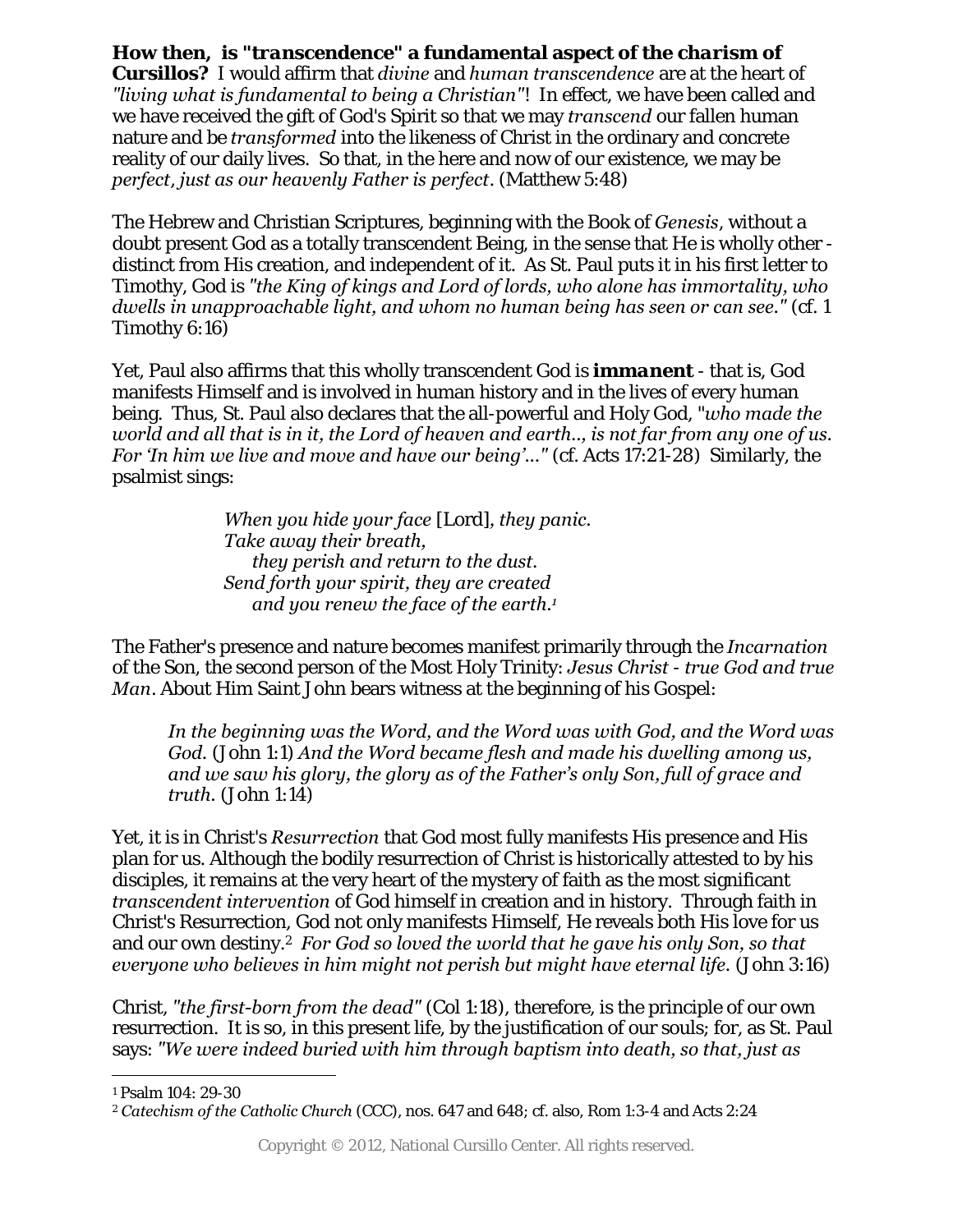*Christ was raised from the dead by the glory of the Father, we too might live in newness of life."* (cf. Rom 6:4; cf. also ). And, in the world to come, we too will share in Christ's Resurrection by the new life God will impart to our mortal bodies: Because, as St. Paul teaches, *"If the Spirit of the one who raised Jesus from the dead dwells in you, the one who raised Christ from the dead will give life to your mortal bodies also, through his Spirit that dwells in you."* (cf.: Rom 8:11)3 The resurrection, then, is the total fulfillment our human potential.

## **Christ in us IS the** *"Hope of Glory".* (Colossians 1:27)

St. Paul, in refuting those who denied the reality and the importance of our share in Christ's resurrection, went so far as to say: *If there is no resurrection of the dead, then neither has Christ been raised. And if Christ has not been raised, then empty is our preaching; empty, too, your faith.* (cf. 1 Corinthians 15:13-19)

Yet, our faith is not a belief in eternal life as a promised reward, given to us like some sort of *"good conduct"* medal. Our redemption, we know, is a totally unmerited gift of God's grace. A life of faith is a life lived in God's grace. The *"newness of life"* of which St. Paul speaks is a life that integrates divine and human *transcendence* in a real and dynamic way into every aspect, every event and circumstance of our daily lives. Saint Paul tells the Christian community of Colossae: *whatever you do, in word or in deed, do everything in the name of the Lord Jesus, giving thanks to God the Father through him.* (Colossians 3:17)4

In other words, the quality of my relationships; my values; my deliberations; my choices; my decisions; my words; my actions and reactions, all are informed by this fundamental truth: *God loves me*. And, they become the consequence of a profound personal conviction that, in Christ, God has offered me His life and His friendship. All I can do is respond generously in love and thanksgiving to Him who loved me first. For, the measure of the perfection we are called to is measured precisely by how we love.5

**God is love**; and, *God proves his love for us in that while we were still sinners Christ died for us*. (Romans 5:8) What is even more amazing is that the love God has for us is not generic; it is intimately personal and unique. St. Augustine once said, *"God loves each of us as if there were only one of us."* 

The book of Genesis teaches that *"God created man in his own image, in the image of God he created him, male and female he created them"* (Gn 1: 27) But, as Saint Teresa Benedict of the Cross (Edith Stein) made clear, God's image in us is *transparent* only when we respond in freedom to Him. She said, *"In order to be an image of God, the spirit must turn to what is eternal, hold it in spirit, keep it in memory, and by loving it, embrace it in the will."* Authentic freedom is indeed a vital sign of the divine image within the human person. (cf. *Gaudium et Spes*, no. 17) In Jesus Christ we see the ultimate expression and goal of human freedom. But, authentic freedom is possible only when we *"turn to what is eternal;"* when we reach for the *transcendent*, when we seek

 $\overline{a}$ 3 Cf., CCC, no. 658. Cf. also, John 6:40: *For this is the will of my Father, that everyone who sees the Son and believes in him may have eternal life, and I shall raise him [on] the last day.* 4 Cf. also, 1 Corinthians 10:31: *So whether you eat or drink, or whatever you do, do everything for the* 

*glory of God.*

<sup>5</sup> Cf. Matthew 5:43-48; cf. also, 1 John 4:10, 19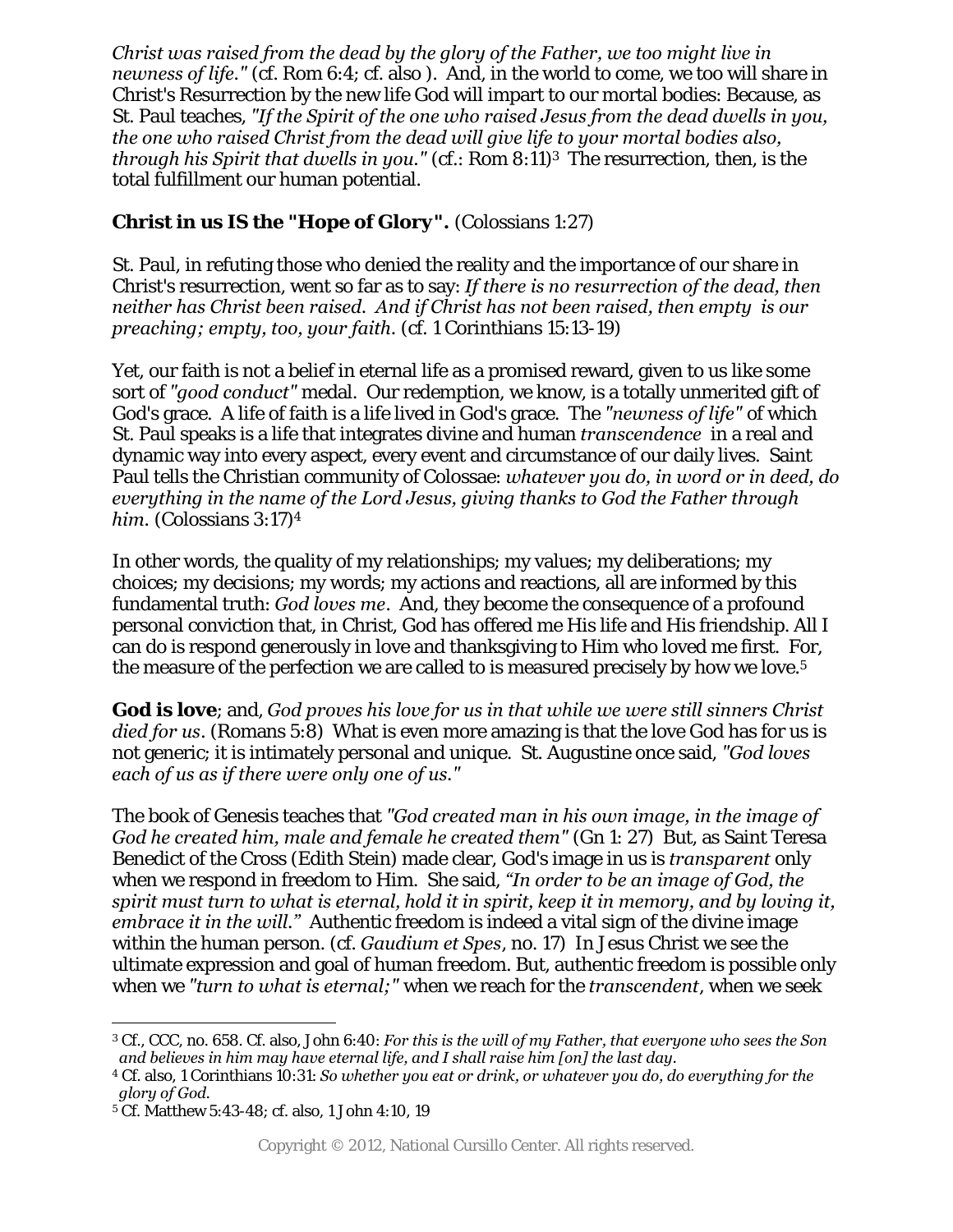God and abide in His love. Because, it is *"for freedom* [that] *Christ has set us free."* (Gal 5:1)

Pope Benedict XVI adds that it is precisely because God is love and man and woman are made in God's image that we can understand the human person's deepest identity, the human vocation to love. Benedict declared: *Human beings are made for love; their lives are completely fulfilled only if they are lived in love*. 6 That is why Mother Teresa of Calcutta, who was intimately familiar with the depth of human suffering, poverty and misery in this world, was able to state that, *"the hunger for love is much more difficult to remove than the hunger for bread."*

Indeed, we continue to hunger for love and for happiness; and, our lives have no meaning, no purpose and no direction until we discover God's love. At the same time, "*God's love,"* as Eduardo Bonnín once wrote, *"allows us to see everything"* including ourselves and others, *"through God's eyes and, consequently, in a more optimistic, joyful and positive way."*7 This, truer vision of ourselves, of God and of others, Eduardo said, helps men and women to transcend the reality of their everyday lives and reach their full potential as human beings and as Christians*.*<sup>8</sup>To paraphrase Eduardo, *the more fully human we become, the holier we are; and, the holier we become the more fully human we are*.

In other words, we are called to a lifelong process of *transcendent* growth in our humanity that is realized only when we seek with our whole hearts our vocation to love and holiness. We are called to enter into a *Christian apprenticeship*, as Eduardo put it, which does not end until we arrive at our *Fifth Day*. And, with the help of God's Grace, it is in this very process of living what is *fundamental to being a Christian* that we become a living, breathing joyful *Good News* that makes Christ present and alive for the men and women of our day.9

Cursillos, indeed Christianity itself, invites men and women to make a radical choice for God and for the human person. There is only one commandment in which the law and all the prophets depend: love of God and love of neighbor as yourself.10 Again, Saint Teresa Benedict of the Cross (Edith Stein) writes: *"Our neighbor's spiritual need transcends every commandment. Everything else we do is a means to an end. But love is an end already, since God is love."*

 $\overline{a}$ 

<sup>6</sup> Message given by Pope Benedict XVI to the participants of the *10th International Forum for Youth* held at Rocca di Papa, Italy. Written from the Vatican, on 20 March 2010.

<sup>7</sup> Eduardo Bonnín Aguiló, *Esencia y Finalidad* (*Essence and Purpose*). Documentos: © Fundación Eduardo Bonnín Aguiló (FEBA)

<sup>8</sup> Eduardo Bonnín and Francisco (Chisco) Forteza, *Evangelización por medio de la Conversión* (*Evangelization Through Conversion*). Documentos: © Fundación Eduardo Bonnín Aguiló (FEBA) 9 Ibid.

<sup>10</sup> Cf. Mathew 22:34-40; cf. also Galatians 5:14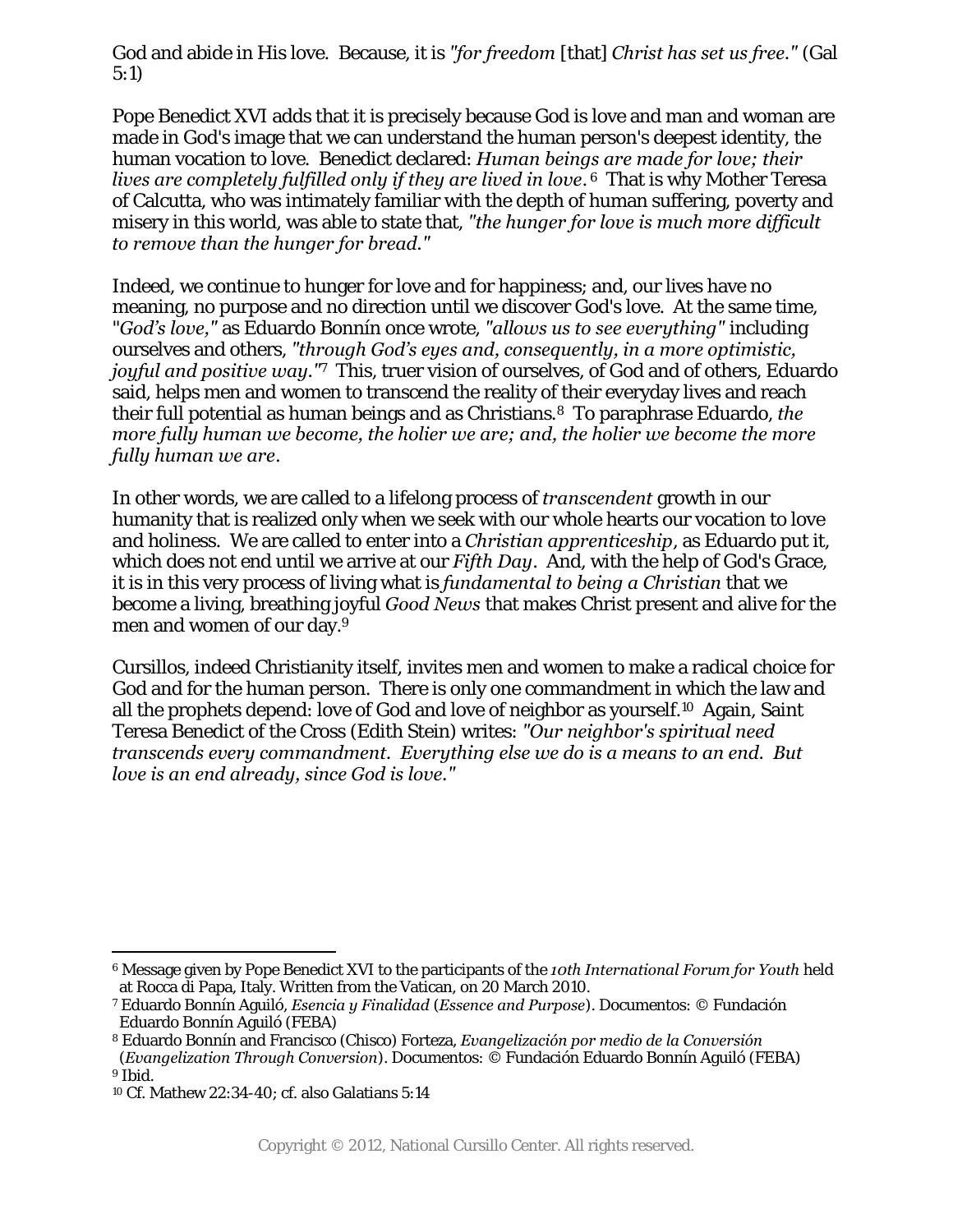To love is to give ourselves as total gift, in service to others in imitation of Christ who *did not come to be served but to serve* (Matthew 20:28). Love is where we find our true vocation as human beings and as Christians. If we learn nothing else in this life but learn how to love, we will have achieved true wisdom. Jesus alone is *the wisdom of God* - as well as our *righteousness*, our *sanctification* and our *redemption*.11 And, Jesus tells us: *whoever loves me will be loved by my Father, and I will love him and reveal myself to him*. (John 14:21-22) Consequently, "*whoever does not love does not know God, because God is love*. (1 John 4:8)

Learning how to love must be the *transcendent* goal and purpose of our life. At the Last Supper, after he had washed their feet, Jesus said to his disciples: *I give you a new commandment: love one another. As I have loved you, so you also should love one another.* To be truly *rooted and grounded in love12* is to reach beyond our *self*, to *transcend* our own wants and needs for the sake of the other. When we do so, we discover that we are not less and do not have less, but that we have become more fully ourselves and have grown immeasurably *rich* in the Lord. Because, true wealth and greatness is not measured by success as the world sees it; nor by the possession of many things; nor by celebrity or fame or power or any other passing thing upon which we might fix our hopes of finding happiness, but by how much we have loved. We are called to empty ourselves and humbly regard the needs and interests of others as more important than our own. Having the same attitude as Christ who, *though he was in the form of God*, humbled himself and became the slave and servant of all.13

This *transcendence* IS NOT some emotionally ill or needy attitude that springs from our lack of self-worth or self-acceptance and the consequent need to please; nor can it arise from a failure to recognize our personal value and dignity as a human being. That kind of love and service is counterfeit! Rather, true love and service finds its source in a spirit of gratitude and thanksgiving; in a healthy, heartfelt and generous desire to love others as Christ has loved us, in the fulfillment of his commandment.14 We are called to share in the Cross of Christ - a cross borne by love - that we might also share in his resurrection. Mother Theresa once said, that we needed to *love until it hurts*. But, she adds: *"I have found the paradox, that if you love until it hurts, there can be no more hurt, only more love*."

But, as I hinted earlier, in Cursillos we are reminded that the one great commandment of love requires that we start with ourselves. We cannot hope to come to know and love God and others if we do not start with self knowledge and acceptance.15 In the very first Rollo on Friday morning (*Ideal*), we are reminded that unlike other creatures we are free, and that our freedom sets before us *transcendent* possibilities as well as great dangers. We cannot abdicate our freedom, nor our intelligence nor our reason and still hope to be truly human - truly a person.

 $\overline{a}$ 11 1 Corinthians 1:30

<sup>12</sup> John 13:34; cf. also Ephesians 3:17

<sup>13</sup> Philippians 2:2-8

<sup>14</sup> Cf. John 15:9-17; cf. also: Matthew 5:43-48; John 14:21-24; 1 John 4: 7-8

<sup>15</sup> Cf., First Cursillo Meditation (Thursday evening): *"Know Yourself"*